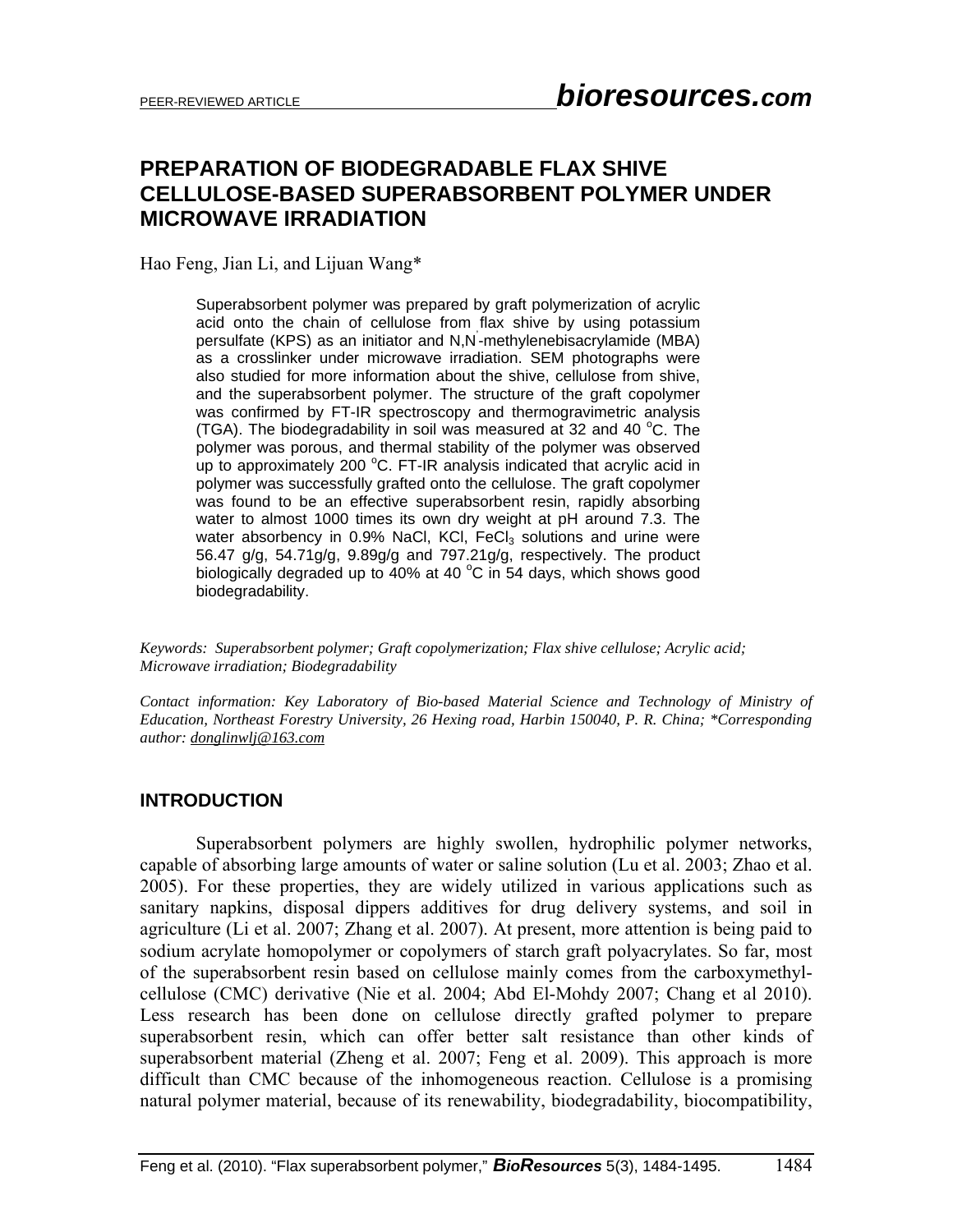and abundance in nature (Dong et al. 2008; Zhu et al. 2009). It is widely applied in many fields.

Microwave irradiation has received increasing interest in organic synthesis due to the great enhancement of the reaction speed over conventional reaction conditions (Cao et al. 2001; Shao et al. 2003). Microwave can heat the system rapidly and evenly (Danke 1999; Ge et al. 2006) so that it has been successfully applied to the synthesis of superabsorbent resin of starch-acrylic acid grafted copolymer (Xu et al. 2004).

Flax (*Linum usitatissimum* L.) is a widely used crop that supplies fiber and seed for domestic and important industrial applications (Sankari 2000). Flax stems constitute the source of bast fibers, which are utilized in textiles, composites, specialty papers, etc. (Domier 1997). To obtain these bast fibers, flax straw needs to be retted, a process in which gums are removed and fibers are separated from the other part of the stem, called shive. Shive is woody, lignified inner tissues of the stem and is a by-product of flax fiber production. It constitutes about 70% of the stem. Therefore, a large amount of flax shive is available in fiber processing. In North America, the amount of flax shive can be estimated at 2.1 million tons annually (Thomas 2009). The amount in China is about 1.0 million tons. In fiber processing plants, the large amount of flax shive requires valueadded uses, which attract more interest of researchers. However, shive is traditionally used as a waste in some low-value applications such as burning for thermal energy, animal bedding, and particle-board. In recent years, it has been used as training material for edible mushrooms. Cox et al. (1999, 2000) and El-Shafey et al. (2002) studied the carbonaceous material remaining from flax shive after sulfuric acid treatment. Other references demonstrated that flax shive can be used as bio-absorbent to absorb metal ions. Flax shive constitutes about 46 to 48% cellulose, which is approximately equal to the content of cellulose in polar wood. The content of lignin in it is about 24 to 27% (Wayne 2007), which is lower than that in most softwood species and higher than that in most hardwood species. Therefore, flax shive is also a potential cellulosic resource. So far there has not been significant research on superabsorbent from flax shive cellulose

In this paper we report the synthesis of superabsorbent by graft copolymerization reaction of cellulose from flax shive and acrylic acid using N,N'-methylenebisacrylamide as a crosslinker and potassium persulfate as an initiator in an aqueous solution under microwave irradiation. The system was characterized by Fouier transform infra-red spectrometry (FT-IR), thermo-gravimetry(TG/DTG), and scanning electronic microscopy (SEM). The water absorbency properties and degradability were also analyzed.

#### **EXPERIMENTAL**

#### **Materials**

Flax shive was collected after processing retted flax stems from the Keshan Flax fiber plant, Helongjiang province, China. Acrylic acid (AA, analytical reagent (AR)), sodium hydroxide (AR), absolute alcohol (AR), and potassium persulfate (KPS, AR) were purchased from Tianjin Kermel Chemical Reagent Development Center. N,N' methylenebisacrylamide (MBA, AR) was purchased from Tianjin Aoran Institute of Fine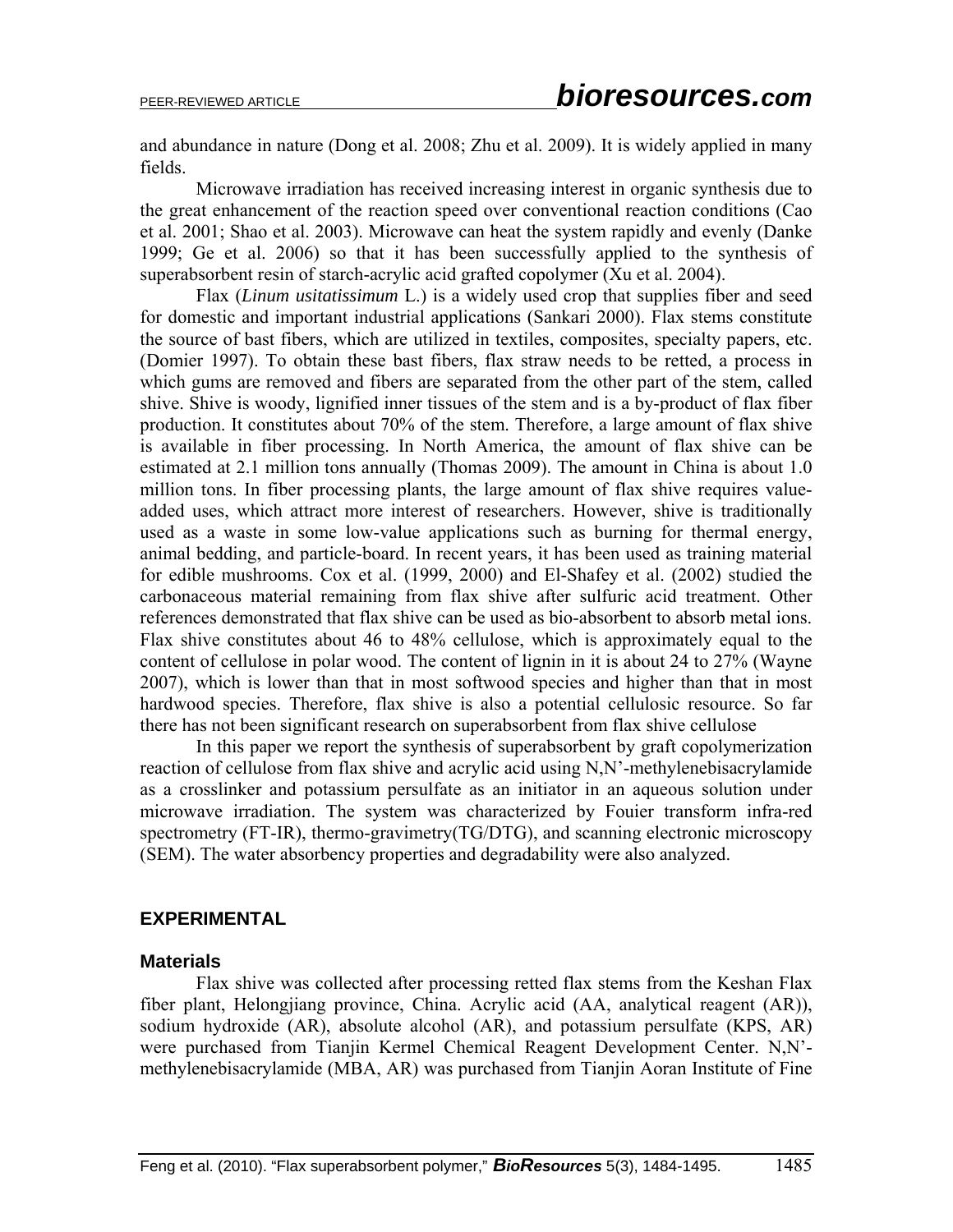Chemical. AA was purified by active carbon and stored in a refrigerator before use. All other chemicals were of analytical grade and used without further purification.

# **Preparation of Cellulose from Flax Shive**

Flax shive cellulose samples prepared in our own laboratory via alkali cooking method and the cooking conditions were as follows: NaOH concentration 18 wt%, ratio of flax shive to volume of NaOH solution 1g:4.5mL, and 160°C for 2.5 h. Cooking trials were made in a batch type digester rotating four times per min with automatic temperature control. After cooking, the cellulosic fibers so obtained were rinsed with tap water to remove residual NaOH and degraded lignin. The rinsed cellulosic fiber were dried and ground to a size lower than 250 μm, then hydrolyzed in 2.5mol/L hydrochloric acid solution for 30 min at 105°C. The hydrolyzed product was rinsed with distilled water to neutral pH value, dried, and ground to powder with size less than 120μm.

### **Preparation of Superabsorbent**

An LWMC-205 adjustable microwave reactor (made in Nanjing Lingjiang Science and Technology Development Co., Ltd., China) was employed in these studies. 0.01g of MBA, 7.15g of AA, and the desired amount of NaOH solution and de-ionized water were mixed and kept in an ice bath until use. A two-neck reactor with beater and condenser pipe was first assembled on the microwave reactor. A certain amount (1.0g) of flax shive cellulose and some deionized water were added to the two-neck reactor and stirred to get the cellulose suspension into solution for 30 min under  $N_2$  atmosphere. Then, KSP was added and continuously stirred for 15min, and next, the blend above was added to the system to react for 7min. The whole process was conducted under  $N_2$ atmosphere and 160W microwave irradiation. After completing the reaction, the product was taken out and cooled to room temperature. Then it was cut into small pieces and immersed into absolute ethanol for 30 min. Subsequently, it was dried at  $60^{\circ}$ C until the weight became constant. After being ground and sieved with steel screens, superabsorbent powder in size of 120 to 180 μm was obtained.

#### **Characterization**

IR spectra of samples as KBr pellets were taken using a Nicolet 560 spectrometer (Nicolet Co., USA). The thermal stability of samples was studied on a Pyris 6 thermogravimetric analyzer (TGA) (Perkin Elmer, USA) with a temperature range of  $50$  to  $600$  $\rm{^oC}$  at a heating rate of 10  $\rm{^oC}$  /min under nitrogen atmosphere. Morphology observation was performed on a scanning electron microscope (SEM) (Quanta 200, Philips-FEI Co., Netherlands). The scanned surfaces were coated with a thin gold layer before observation to avoid charging under the electron beam.

#### **Measurement of Water Absorbency**

The amount of 0.2g of the superabsorbent polymer was placed into a 200-mesh sieve pouch. The pouch was then immersed into 250mL of distilled water. After a period of time, the pouch with swollen superabsorbent polymer in it was taken out from the water and hung in air for 30 min, allowing the excess water to be removed as much as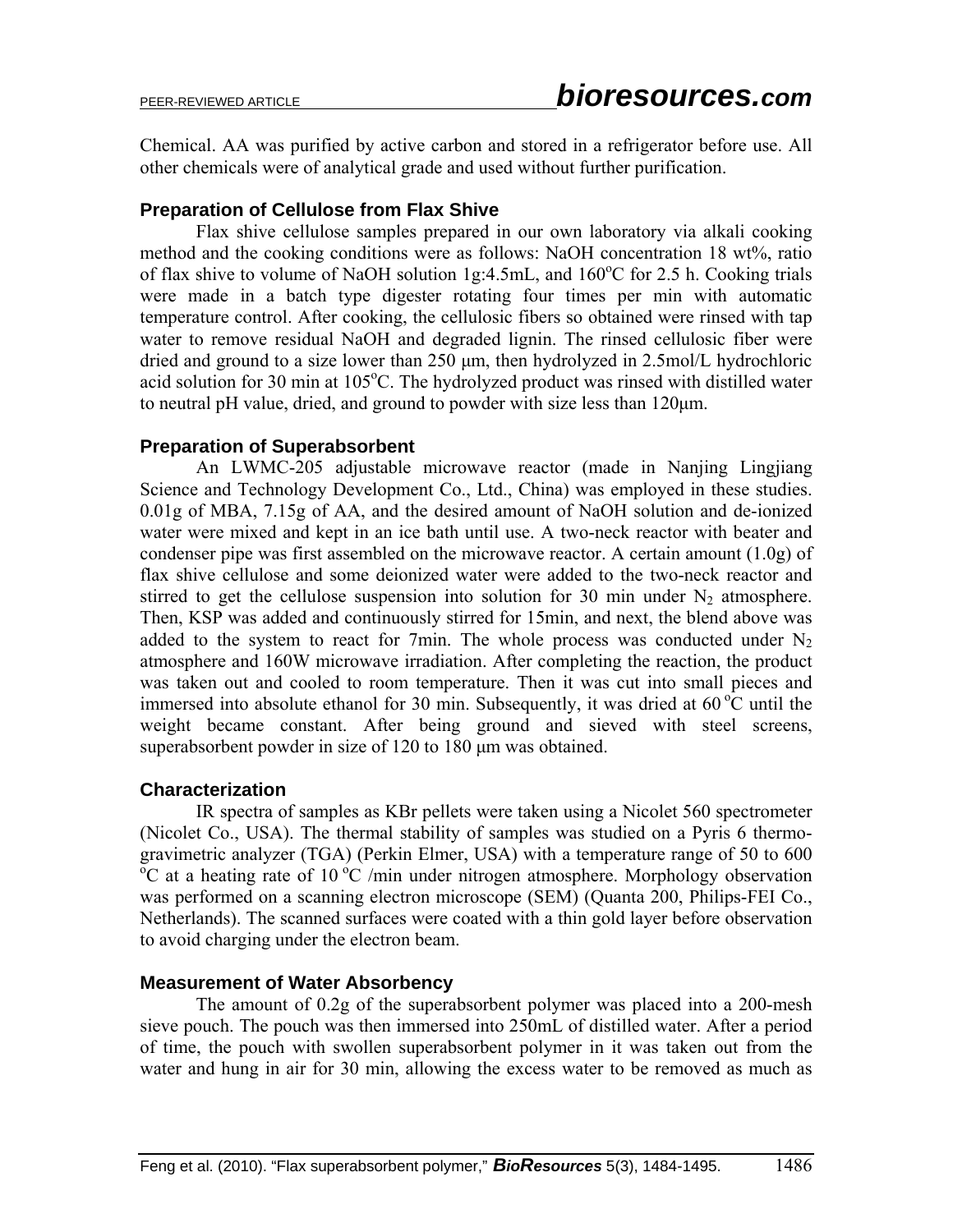possible. After removing the excess water, the weight of the swollen polymer was measured. The swelling ratio( $Q$ ,  $g/g$ ) was calculated by the equation below:

$$
Q(g/g) = (m_1 - m_0)/m_0 \tag{1}
$$

where  $m_0$  and  $m_1$  are the weight of the dry and swollen superabsorbent polymer, respectively.

### **Biodegradability Measurement**

Soils for planting flowers were used in the biodegradation tests. A certain amount (0.4g) of the superabsorbent polymer was wrapped with two layers of nylon screen cloth and embedded 10 cm depth under the soil surface. The samples embedded in soils were placed in two temperature humidity chambers at  $32^{\circ}$ C and 40  $^{\circ}$ C, respectively. The biodegraded samples were weighed at intervals of 6 days for 8 times. The biodegradability can be calculated with the below equation:

$$
\text{Biodegradability}(\%) = (m_s - m_d)/m_s \times 100\% \tag{2}
$$

where  $m_s$  is the weight of the un-degraded superabsorbent polymer, and  $m_d$  is the weight of the biodegraded superabsorbent polymer.

# **RESULTS AND DISCUSSION**

# **Morphological Analysis**

 SEM micrographs of untreated shive, cellulose from shive, and the superabsorbent polymer are shown in Fig. 1. The differences are obvious. The untreated shive is the woody part and characterized by ordered rows of tubular structures involved in water and nutrient transport in the stem of the flax plant. Cellulose from shive did not retain the structure of shive, showing characteristics of woody fiber with a row of pits. Shortening in fibers occurred and resulted in small particle size. This can be attributed to the effect of hydrolysis of fibers by the HCl solution. The superabsorbent polymer shows a porous surface. The pores are connected with each other. This surface morphology may accelerate the penetration of water into the polymetric network. It can also be clearly seen in the enlarged view (Part F) a that cellulose is wrapped by the polymer and there exists silk-like bonding between them.

# **FT-IR Analysis**

The IR spectra of the flax shive cellulose and the graft polymer prepared are shown in Fig. 2. Figure 2(a) shows that the main characteristic peaks of cellulose are at 1163cm<sup>-1</sup>, 1114 cm<sup>-1</sup>, 1062 cm<sup>-1</sup> (pyran structure), 3434 cm<sup>-1</sup> (O-H stretch), and 2906 cm<sup>-1</sup> (C-H stretch). The small peaks at 1639 cm<sup>-1</sup> and 1431 cm<sup>-1</sup> result from  $-C=O$ stretching and amorphous cellulose, respectively.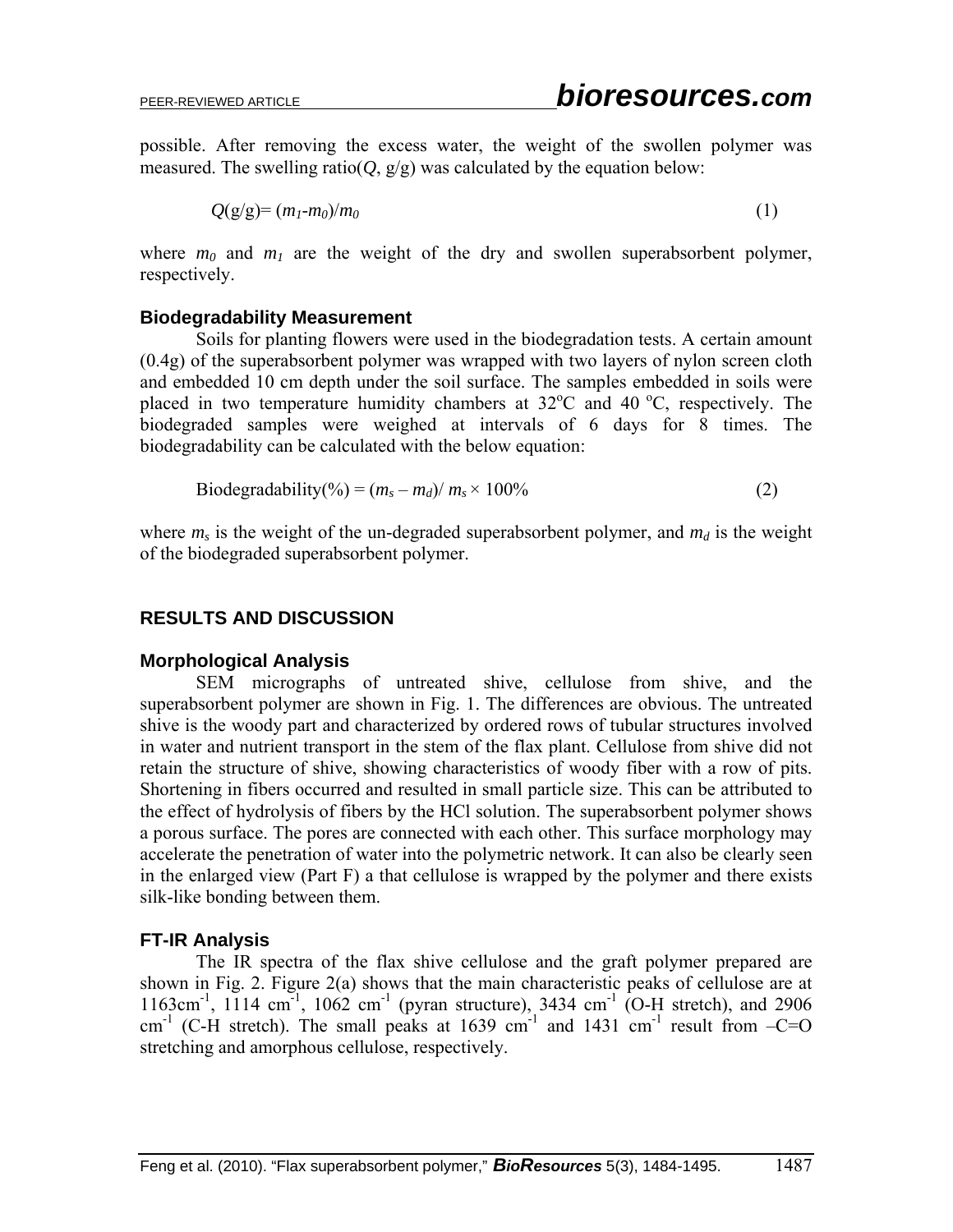# PEER-REVIEWED ARTICLE *bioresources.com*



**Fig. 1.** SEM micrographs of untreated shive, cellulose from shive, and the superabsorbent polymer. A. Untreated fragment of shive. ×1,000. B. Enlarged area of untreated lignified cell wall. ×3,000. C. Fragment of cellulosic fiber from shive. ×500. D. Enlarged area of cell wall of the fiber with pores. x3,000. E. Fragment of the superabsorbent polymer. x1,000. F. Enlarged area of the pore. ×10,000.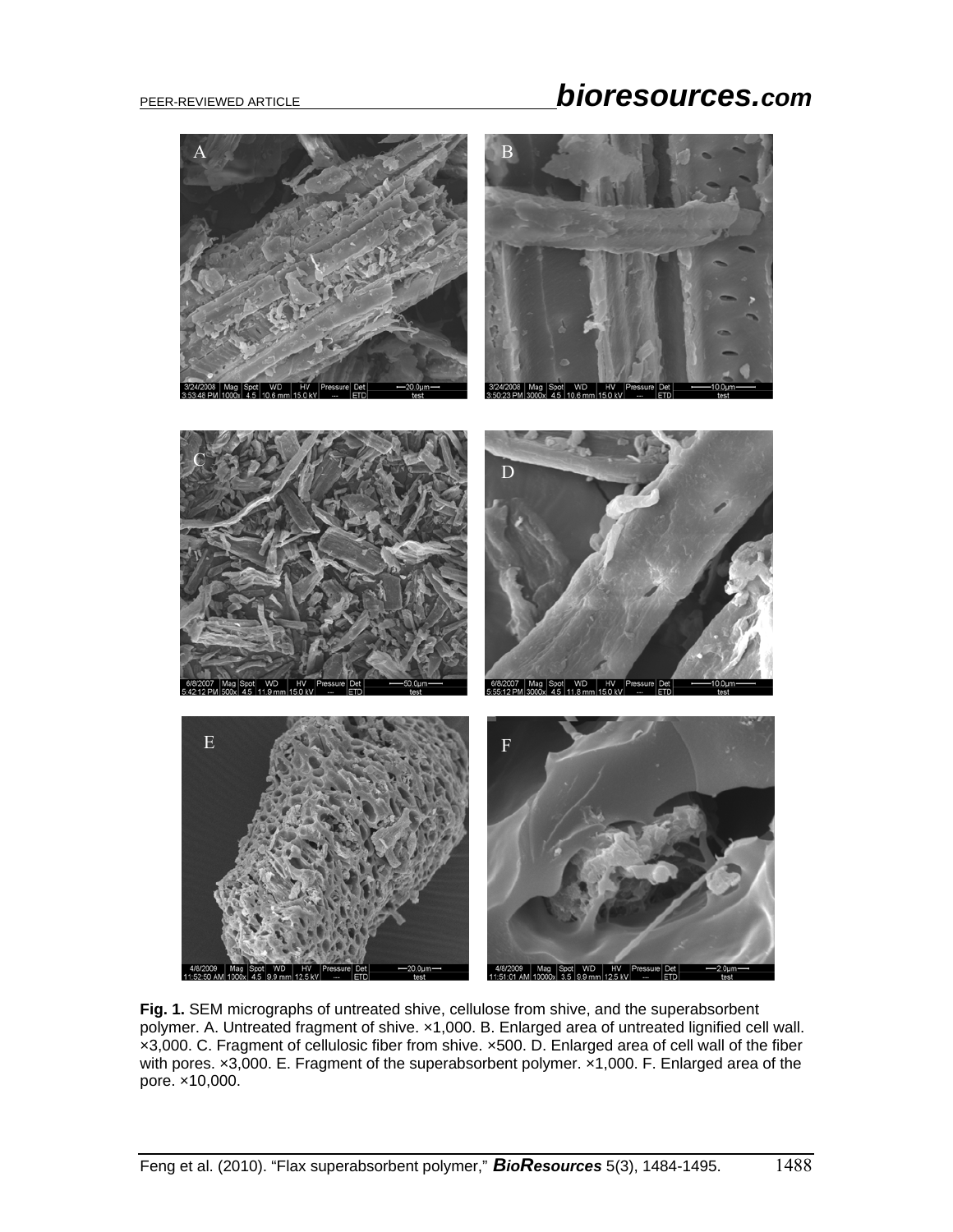The absorption bands at  $1372 \text{ cm}^{-1}$  and  $898 \text{ cm}^{-1}$  are ascribed to C-H bending vibration. The peak at  $1318 \text{ cm}^{-1}$  is attributed to O-H bending vibration. In the spectrum of PAA(Na) shown in Fig.2(b), the peak at  $1702 \text{ cm}^{-1}$  corresponds to the carboxyl absorption from grafted poly(acrylic acid) (PAA), and the peak at 809 cm<sup>-1</sup> is also characteristic of PAA. Furthermore, the bands at 1571 and 1408 correspond to the sodium carboxyl group. In the spectrum of grafted cellulose shown in Fig.2(c), in addition to the cellulose peaks, some characteristic absorption peaks from acrylic acid and polyacrylate appear. The peak at  $1716 \text{ cm}^{-1}$  corresponds to the carboxyl absorption from grafted poly(acrylic acid) (PAA), and the wide peak at 809 cm<sup>-1</sup> is also characteristic of PAA. Furthermore, the bands at 1584 and 1408 correspond to the sodium carboxyl group. These indicate that PAA(Na) has been grafted onto cellulose.



**Fig. 2.** FT-IR spectra of (a) cellulose,(b) PAA(Na) and (c) PAA(Na)-g-cellulose superabsorbent polymer

# **Thermal Stability**

The grafting was also supported by thermo-gravimetric analysis, as shown in Fig. 3. TGA of flax shive cellulose (a) showed a weight loss in two stages. The first stage ranged between 10 and 100 °C and showed about 2.5% loss in weight. This may be due to the loss of absorbed and bound water. The second stage of weight loss started at  $320^{\circ}$ C and continued to 400  $^{\circ}$ C, during which 78% weight loss may correspond to the degradation of cellulose (Zheng et al. 2007). Curve (b) of PAA(Na) revealed two main stages of weight loss from 50 °C to 540 °C. The first stage started at 50 °C and continued up to 425 °C, and the second stage started at 435 °C and continued up to 540 °C, in which about 27% and 29% of weight lost, respectively. The resin (c) showed three stages of weight loss between 50 and 520 °C. The first stage of weight loss started at 50 °C and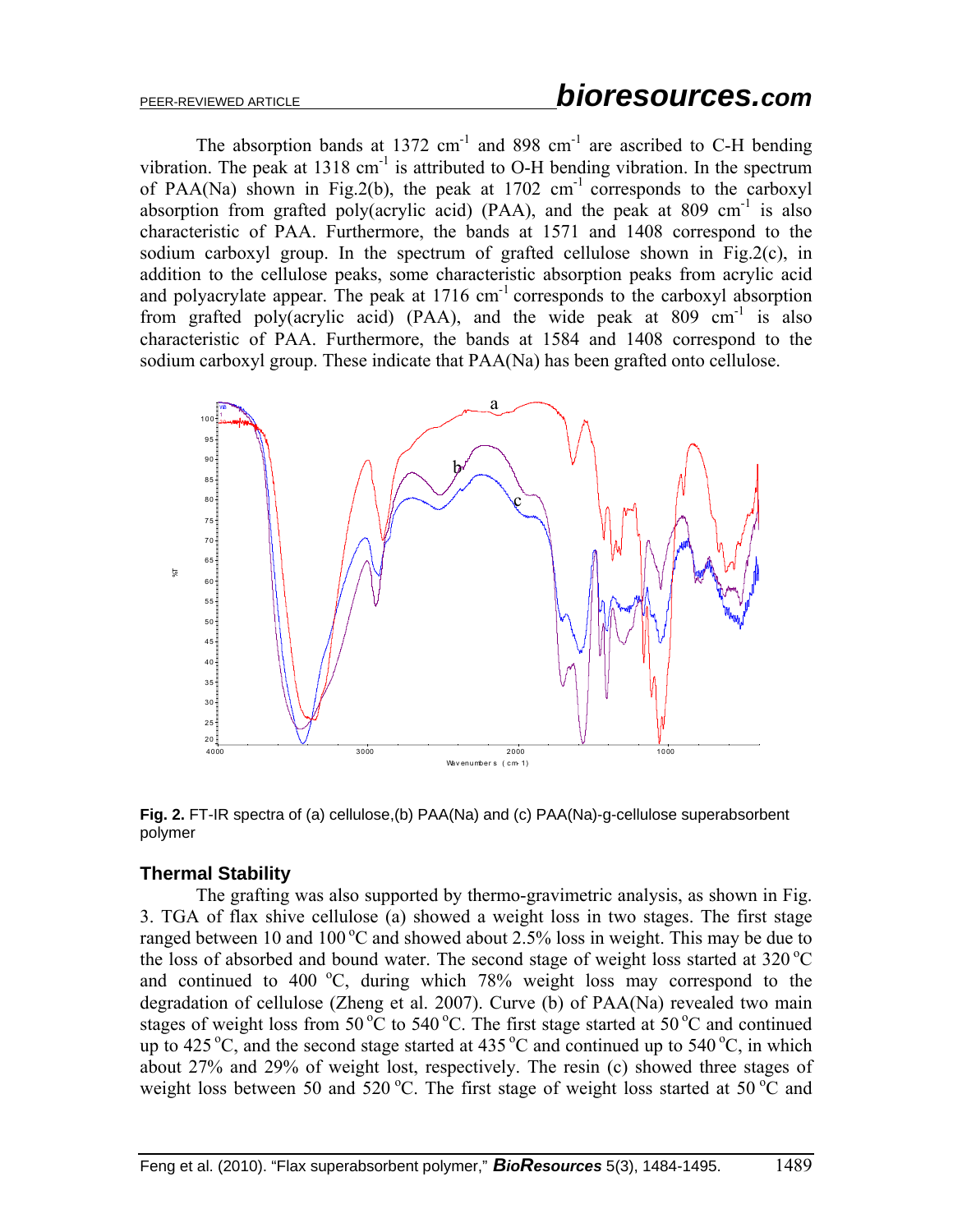continued up to 245  $^{\circ}$ C, during which there was about 12% weight loss due to the absorbed water. The stage from 320 to 420  $^{\circ}$ C and the third one from 420 to 520  $^{\circ}$ C may correspond to the decomposition of cellulose and polyacrylate (PAA(Na)). The degradation profile of the resin contains three steps, which also were present in the degradation curve of cellulose and pure PAA(Na). These observations confirm that the graft polymerization was completed. Below 400  $^{\circ}$ C the resin had lower loss than cellulose, which indicates that the grafting of cellulose increased the thermal stability of cellulose to a certain extent. In short, thermal stability of the polymer was observed up to approximately  $200^{\circ}$ C.



**Fig. 3.** TGA curves of (a) cellulose, (b) PAA(Na), and (c) cellulose-g-PAA(Na)superabsorbent resin

#### **Water Absorption of the Grafted Copolymer**

The water absorption rate of the superabsorbent polymer is shown in Fig. 4. It can be seen that it took about 10 min to reach the swelling equilibrium. Because the superabsorbent polymer synthesized according to the procedures used in this study is full of pores, the  $Na<sup>+</sup>$  ions move to the outside of the polymer more easily, and the hydrophilic –COO groups attract more water molecules. Therefore, the water absorption rate was higher. Moreover, with the swelling of the polymer, the distance between polymer chains was increased, which accelerated the water absorption rate.

 In order to investigate the sensitivity of the grafted polymer to pH, the equilibrium swelling of the resin was investigated at various pHs ranging from 1 to 13.7. As shown in Fig. 5, the maximum swelling was achieved at a pH value near 7.3. At pH 7.3, the carboxylic acid groups became ionized and the electrostatic repulsive force between the charged sites (-COO<sup>-</sup>) caused an increase in swelling. At lower pHs, the carboxylic acid groups were protonated, so that the main anion-anion repulsive forces were eliminated and consequently swelling values decreased (Pourjavadi 2006). At higher pHs, a screening effect of the counter ions shielded the charge of the carboxylate anions and prevented an efficient repulsion. Thus, an obvious decrease in swelling was observed.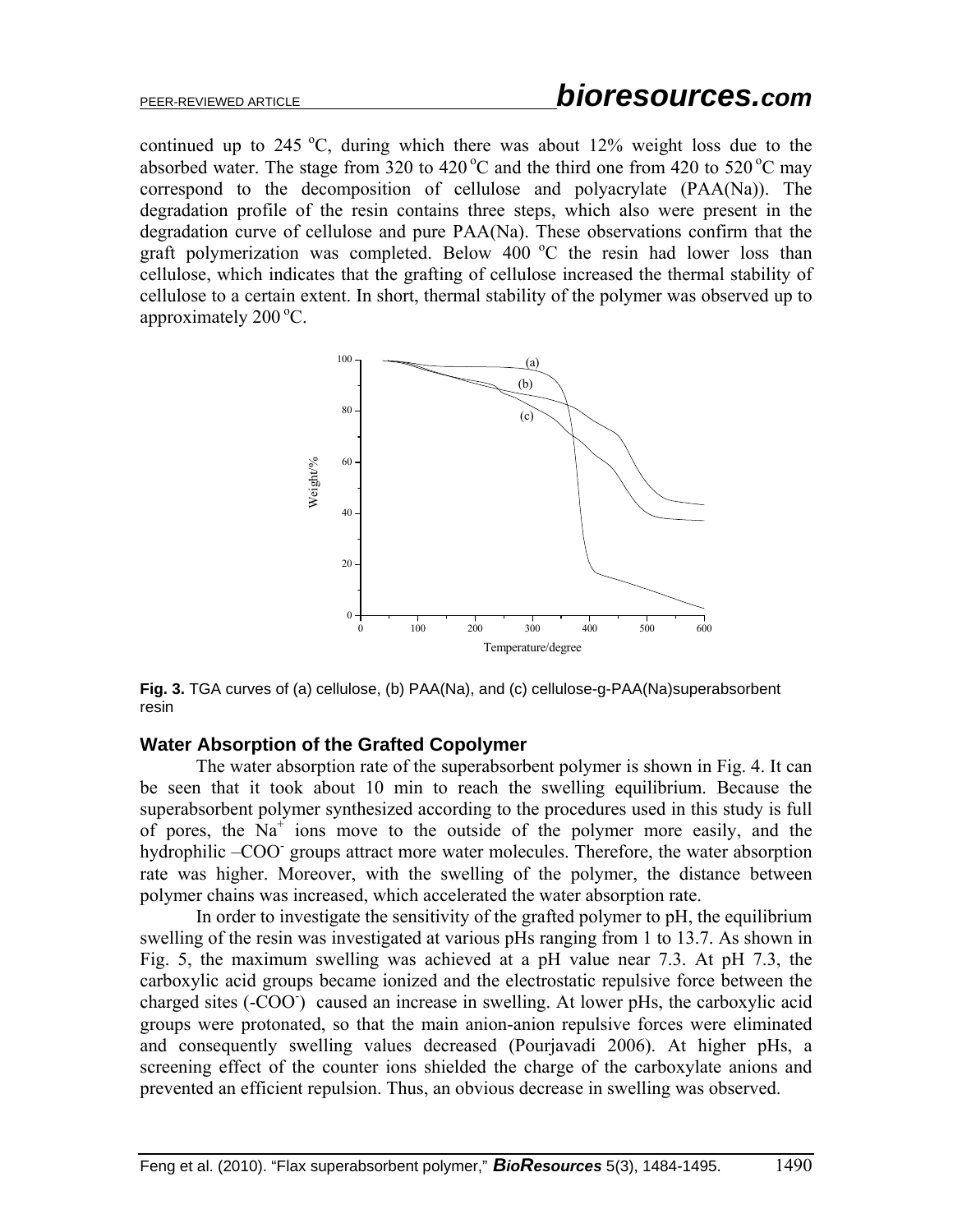

**Fig. 4.** Water absorption rates of the superabsorbent polymer



**Fig. 5.** The effect of pH value on water absorbency



**Fig. 6.** Water absorption of the resin in various solutions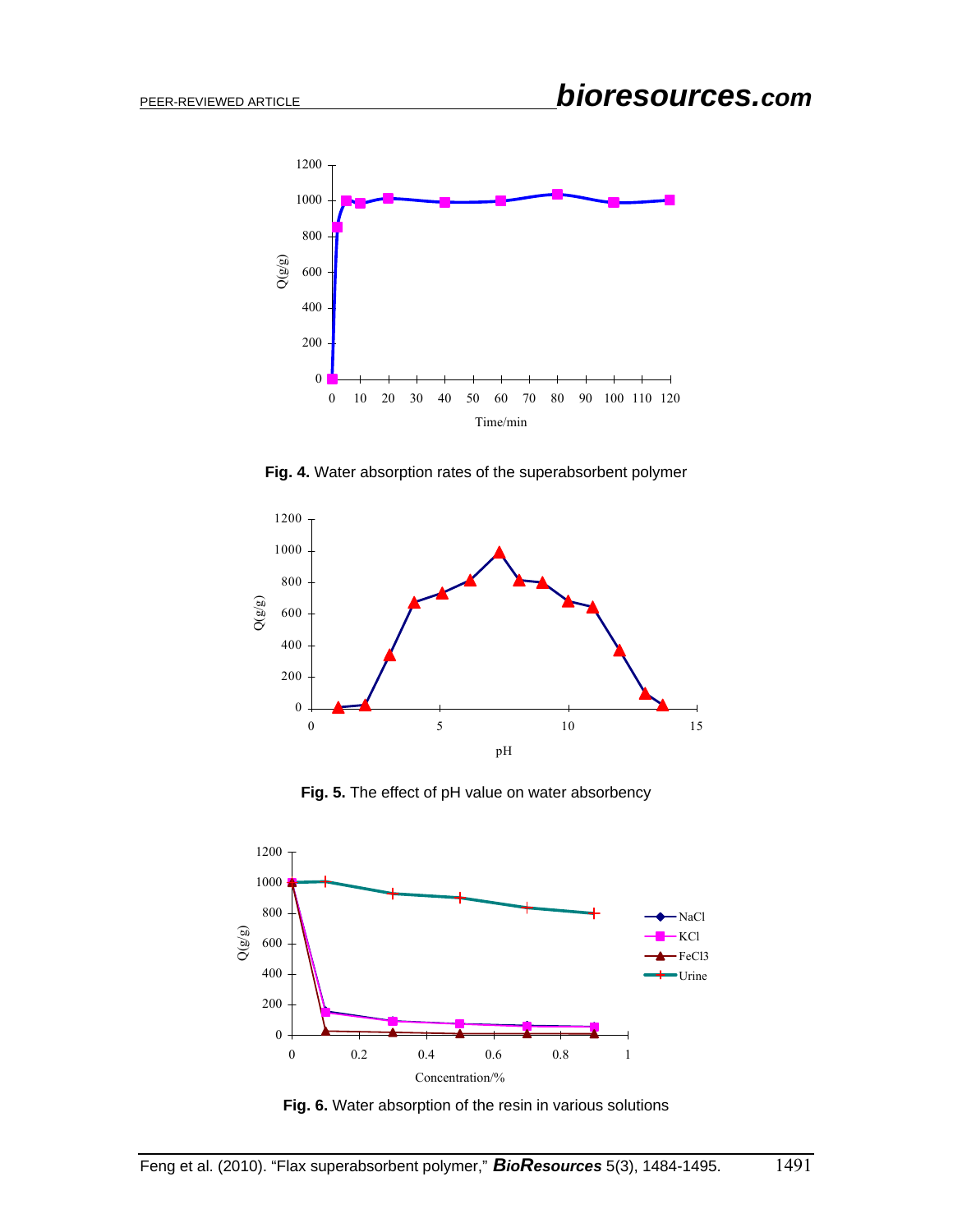Figure 6 shows the effects of the concentration of saline and urine solutions on water absorbency of the resin. The water absorbency decreased with the increase of the concentration of all four solutions. It was also found that the water absorbency in NaCl solution was almost equal to that of in KCl solution, but far higher than that of in  $FeCl<sub>3</sub>$ solution. It decreased with increase of ionic strength of the external solution. Moreover, the multivalent cationic solution effects could be due to the complexing ability of the carboxylate groups, which result in an increase in the crosslinking density of the network (Castal et al 1990). However, the water absorbencies in the three saline solutions were significantly lower than that of in the urine solution. Urine is a non-ionic matter, and the effect is relatively small. The water absorbency in  $0.9\%$  NaCl, KCl, and FeCl<sub>3</sub> solutions and urine were 56.47 g/g, 54.71 g/g, 9.89 g/g, and 797.21g/g, respectively.

#### **Biodegradation Analysis**

Biodegradability of superabsorbent resin under  $32^{\circ}$ C and  $40^{\circ}$ C is shown in Fig. 7. Biodegradation at temperature below 40  $^{\circ}$ C was faster. The material was degraded by almost 40% at 40 °C, and approximately 20% at 32 °C in 54 days. Slightly slower biodegradability of the polymer is beneficial to its longer application. Higher temperature may improve the activation of some microorganisms and accelerate the biodegradation. Furthermore, the porous structure allows microorganisms to go more easily inside the network, which also favors its biodegradation.



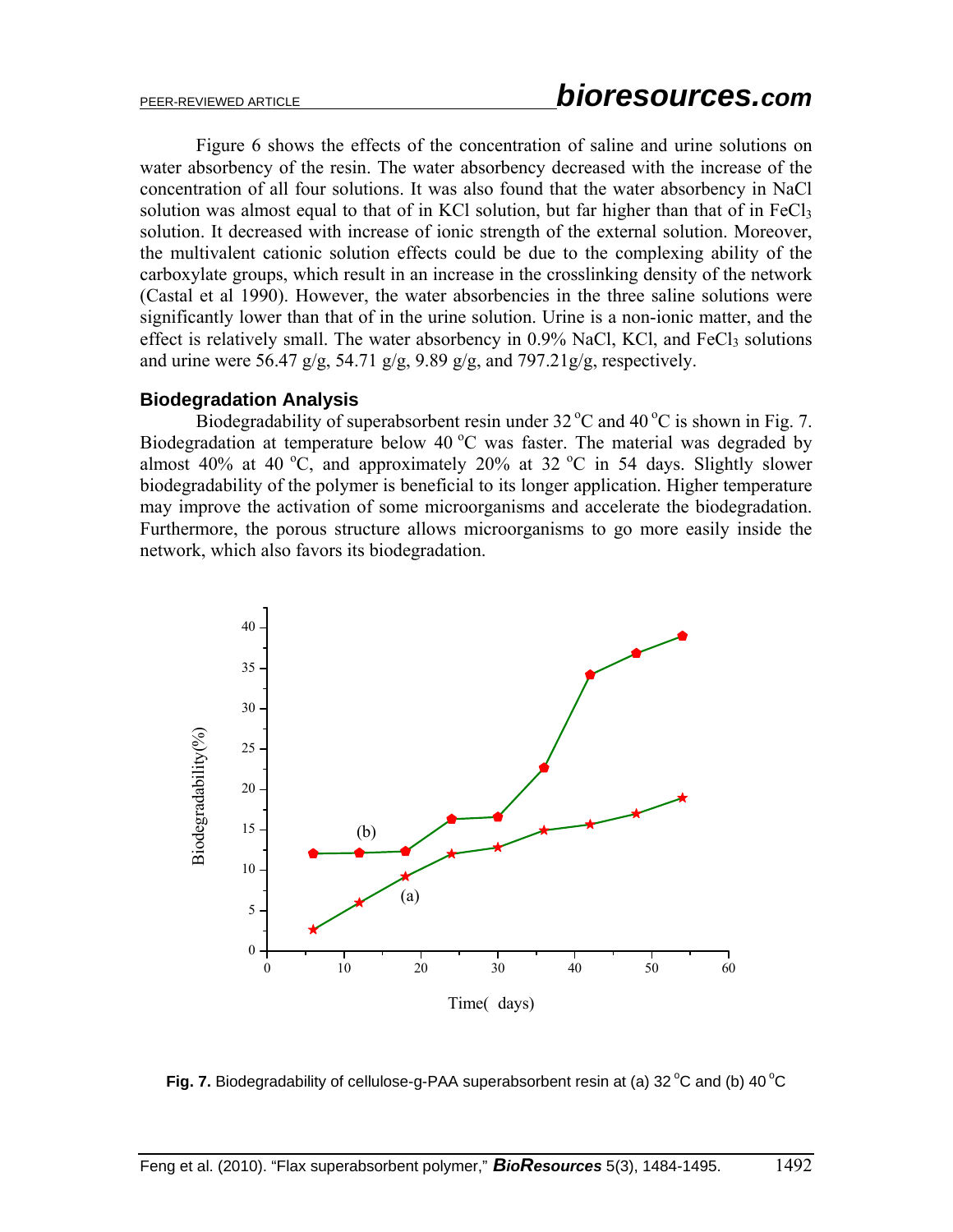# **CONCLUSIONS**

- 1. Superabsorbent polymer was prepared by graft polymerization of acrylic acid onto the chain of cellulose from flax shive by using  $K_2S_2O_8$  as an initiator in the presence of N,N' -methylenebisacrylamide (MBA) as a crosslinker under microwave irradiation.
- 2. The superabsorbent was a graft copolymer of acrylic acid and cellulose and had a porous structure. Thermal stability of the polymer was observed up to approximately  $200^{\circ}$ C.
- 3. It took less than 10min to reach swelling equilibrium and rapidly absorb water almost 1000 times its own dry weight. The maximum swelling was achieved at a pH value near 7.3. The water absorbency in  $0.9\%$  NaCl, KCl, and FeCl<sub>3</sub> solutions and urine were 56.47 g/g, 54.71g/g, 9.89g/g, and 797.21g/g, respectively.
- 4. The product was observed to decompose  $40\%$  at  $40\,^{\circ}\text{C}$  in 54 days; therefore, it can be considered to be an environmentally friendly product. Thus, the present superabsorbent polymer is expected to be useful for agricultural applications. This study also provides a novel method for high value-added utilization of a by-product that is high in cellulose.

# **ACKNOWLEDGMENTS**

 The authors are grateful for the support of the project of the special fund of the Science and Technology Innovation People in Harbin (2007RFQXN007) and the Program for NCET (08-0752).

# **REFERENCES CITED**

- Abd El-Mohdy, H. L. (2007). "Water sorption behavior of CMC/PAM hydrogels prepared by c-irradiation and release of potassium nitrate as agrochemical," *Reactive & Functional Polymers* 67, 1094-1102
- Cao, Z. Y., Ge, H. C., and Lai, S. L. (2001). "Studies on synthesis and adsorption properties of chitosan cross-linked by glutaraldehyde and Cu(II) as template under microwave irradiation," *European Polymer Journal* 37, 2141-2143.
- Castal, D., Ricard, A., Audebert, R. (1990). "Swelling of anionic and cationic starchbased superabsorbents in water and saline solution," *Journal of applied Polymer Science* 39, 11-29
- Chang, C. Y., Duan, B., Cai, J., and Zhang, L. N. (2010). "Superabsorbent hydrogels based on cellulose for smart swelling and controllable delivery," *European Polymer Journal* 46(1), 92-100
- Cox, M., E1-Shafey, E., Pichugin, A. A., and Appleton, Q. (1999). "Preparation and characterization of a carbon adsorbent from flax shive by dehvdration with sulfuric acid," *J. Chem. Technol. Biotechnol.* 74, 1019-1029.
- Cox, M., El-Shafey, E., Pichugin, A. A., and Appleton, Q. (2000). "Removal of mercury (II) from aqueous solution on a carbonaceous sorbent prepared from flax shive," *J*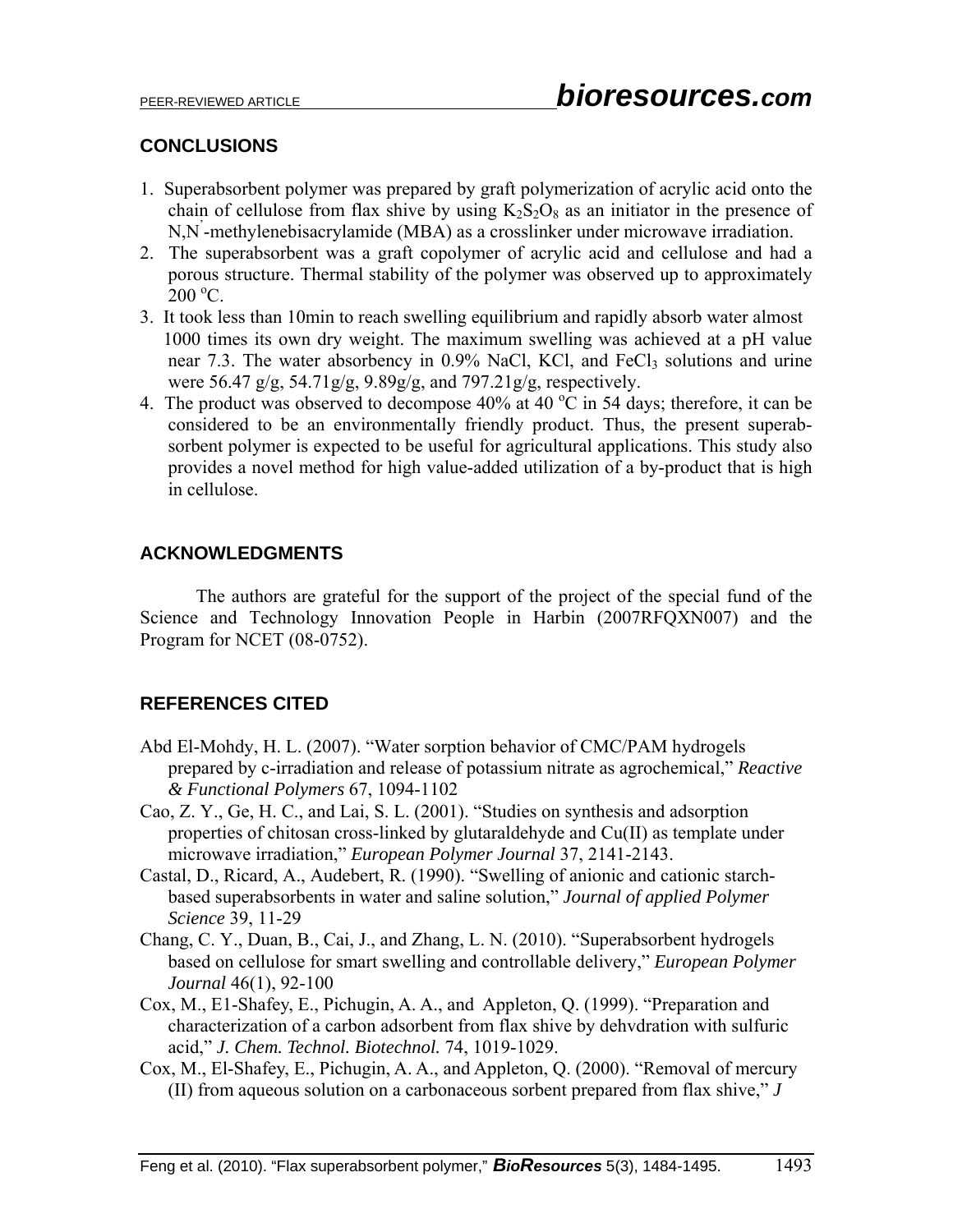*Chem. Technol. Biotechnol.* 75, 427-435.

- Danks, T. N. (1999). "Microwave assisted synthesis of pyrroles," *Tetrahedron Letters* 40, 3957-3960.
- Domier, K. W. (1997). "The current status of the field crop: Fibre industry in Canada," *Euroflax Newsletter* 8, 8-10.
- Dong, H., Xu, Q., Li, Y., Mo, S., Cai, S., and Liu, L. (2008). "The synthesis of biodegradable graft copolymer cellulose-*graft*-poly(L-lactide) and the study of its controlled drug release," *Colloids and Surfaces B: Biointerfaces* 66, 26-33.
- E1-Shafey, E., Cox, M., Pichugin, A. A., and Appleton, Q. (2002). "Application of a carbon sorbent for the removal of cadmium and other heavy metal ions from aqueous solution," *J. Chem. Technol. Biotechnol.* 77, 429-436.
- Feng, Z., Shang, P., Liu, M., Cai, X., and Li, M. (2009). "Study on superabsorbent resin prepared by graft copolymerization with sunflower marrow," *Science & Technology in Chemical Industry* 17(3), 5-8.
- Ge, H., Pang, W., and Luo, D. (2006). "Graft copolymerization of chitosan with acrylic acid under microwave irradiation and its water absorbency," *Carbohydrate Polymers* 66, 372-378.
- Gu, Y., and Wang, L. (2009). "Study on performance of super water absorbent and retention resin from flax shive," *Journal of Northeast Forestry University* 37(5), 83- 85.
- Klasson, K. T., Wartelle, L. H., Lima, I. M., Marshall, W. E., and Akin, D. E. (2009). "Activated carbons from flax shive and cotton gin waste as environmental adsorbents for the chlorinated hydrocarbon trichloroethylene," *Bioresource Technology* 100, 5045-5050.
- Li, A., Zhang, J., and Wang, A. (2007). "Utilization of starch and clay for the preparation of superabsorbent composite," *Bioresource Technology* 98, 327-332.
- Li, H., Hu, X., and Jin, S. (2006). "Comparative study on the preparation of activated carbons from flax residue activated with zinc chloride and phosphoric acid," *Applied Chemical Industry* 35 (7), 523-525.
- Lu, S., Duan, M., and Lin S. (2003). "Synthesis of superabsorbent starch-*graft*poly(potassium acrylate-*co*-acrylamide) and its properties," *Journal of Applied Polymer Science* 88, 1536-1542.
- Marshall, W. E., Wartelle, L. H., and Akin, D. E. (2007). "Flax shive as a source of activated carbon for metals remediation," *BioResources* 2(1), 82-90
- Nie, H. R., Liu, M. Z., Zhan, F. L., and Guo, M. Y. (2004). "Factors on the preparation of carboxymethyl- cellulose hydrogel and its degradation behavior in soil," *Carbohydrate Polymers* 58(2), 185-189
- Pourjavadi, A., Barzegar, Sh., and Mahdavinia, G. R. (2006). "MBA-crosslinked Na-Alg/ CMC as a smart full-polysaccharide superabsorbent hydrogels," *Carbohydrate Polymers* 66, 386-395
- Sankari, H. S..(2000) "Linseed(*Linum ustitatissimum*) cultifars and breeding lines as stem biomass producers," *J. Agron. Crop Sci*. 184, 231-235.
- Shao, J., Yang, Y. M., and Zhong, Q. Q. (2003). "Studies on preparation of oligoglucosamine by oxidative degradation under microwave irradiation," *Polymer Degradation and Stability* 82, 395-398.